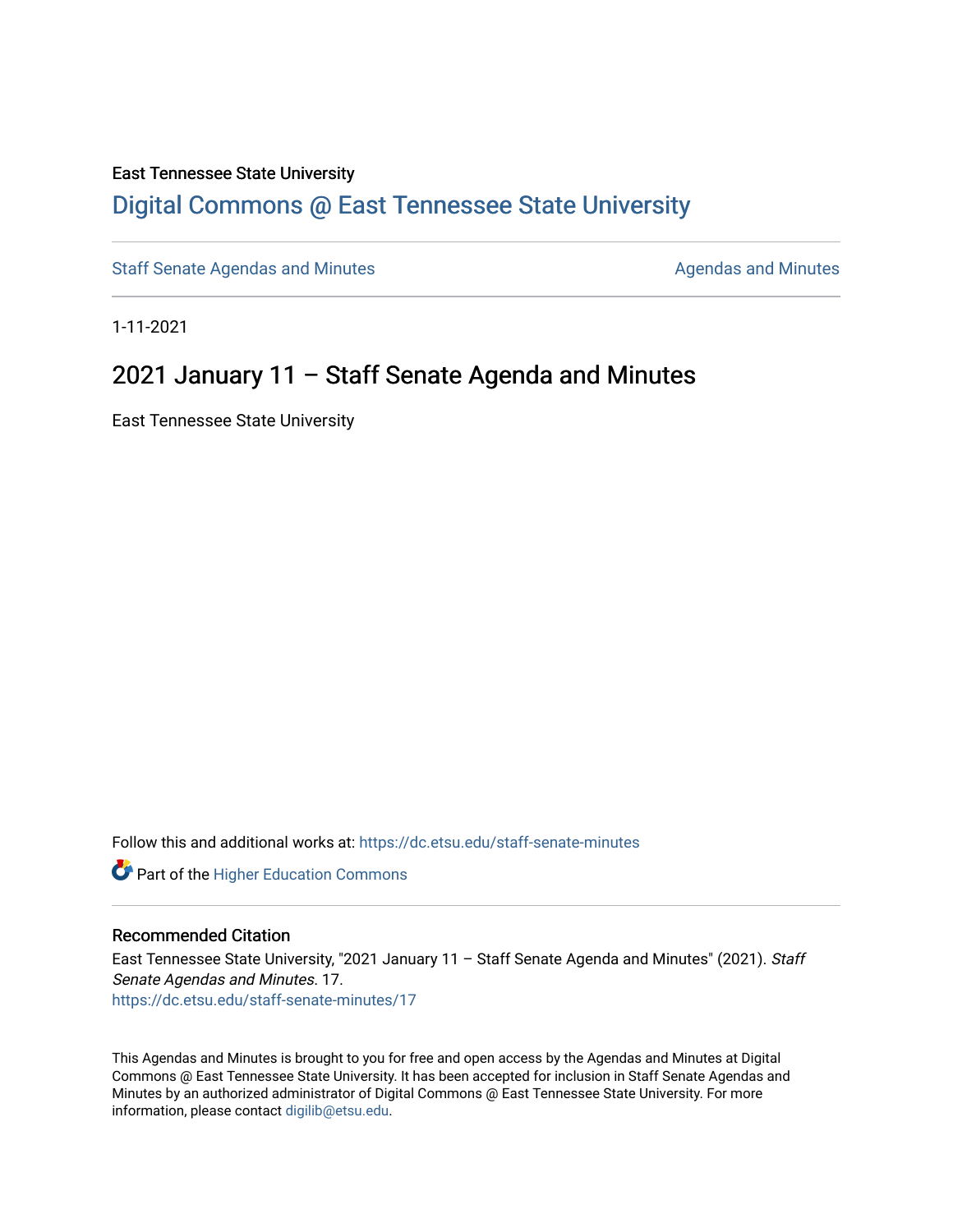



**Agenda**

11-January-2021 2:30pm – 3:30pm

| President -<br>Candy Massey       | <b>Call to Order</b><br>Ι.                                                                                                                                                                                                                                                                                                                                                                                                                                                    |
|-----------------------------------|-------------------------------------------------------------------------------------------------------------------------------------------------------------------------------------------------------------------------------------------------------------------------------------------------------------------------------------------------------------------------------------------------------------------------------------------------------------------------------|
| Secretary -<br>Anthony Johnson    | II.<br>Roll Call – via Zoom reporting                                                                                                                                                                                                                                                                                                                                                                                                                                         |
| President -<br>Candy Massey       | <b>Approval of Previous Meeting Minutes</b><br>III.                                                                                                                                                                                                                                                                                                                                                                                                                           |
|                                   | President's Report - Candy Massey<br>IV.                                                                                                                                                                                                                                                                                                                                                                                                                                      |
|                                   | V.<br>Vice President's Report - Joy Fulkerson                                                                                                                                                                                                                                                                                                                                                                                                                                 |
|                                   | VI.<br>Treasurer's Report - Crystal Maupin                                                                                                                                                                                                                                                                                                                                                                                                                                    |
| Vice President -<br>Joy Fulkerson | VII. Committee Reports<br><b>Standing Committees</b><br>Committee on Committees<br>Committee on Review of Staff Awards Process<br>٠<br>Committee on Staff Concerns<br>Committee on Staff Development and Evaluation<br>Committee on Staff Senate Elections<br>Communications and Website Committee<br>Community Benevolence and Holiday Food Drive Committee<br>$\bullet$<br>Liaison Committee<br>$\bullet$<br>Visibility Committee<br>$\bullet$<br><b>Project Committees</b> |
|                                   | <b>Blood Drive</b><br><b>Staff Picnic</b>                                                                                                                                                                                                                                                                                                                                                                                                                                     |
| President -<br>Candy Massey       | <b>VIII. Old Business</b>                                                                                                                                                                                                                                                                                                                                                                                                                                                     |
|                                   | IX. New Business                                                                                                                                                                                                                                                                                                                                                                                                                                                              |
| <b>Staff Senators</b>             | Ι.<br>Announcements                                                                                                                                                                                                                                                                                                                                                                                                                                                           |
|                                   | II.<br>Adjournment                                                                                                                                                                                                                                                                                                                                                                                                                                                            |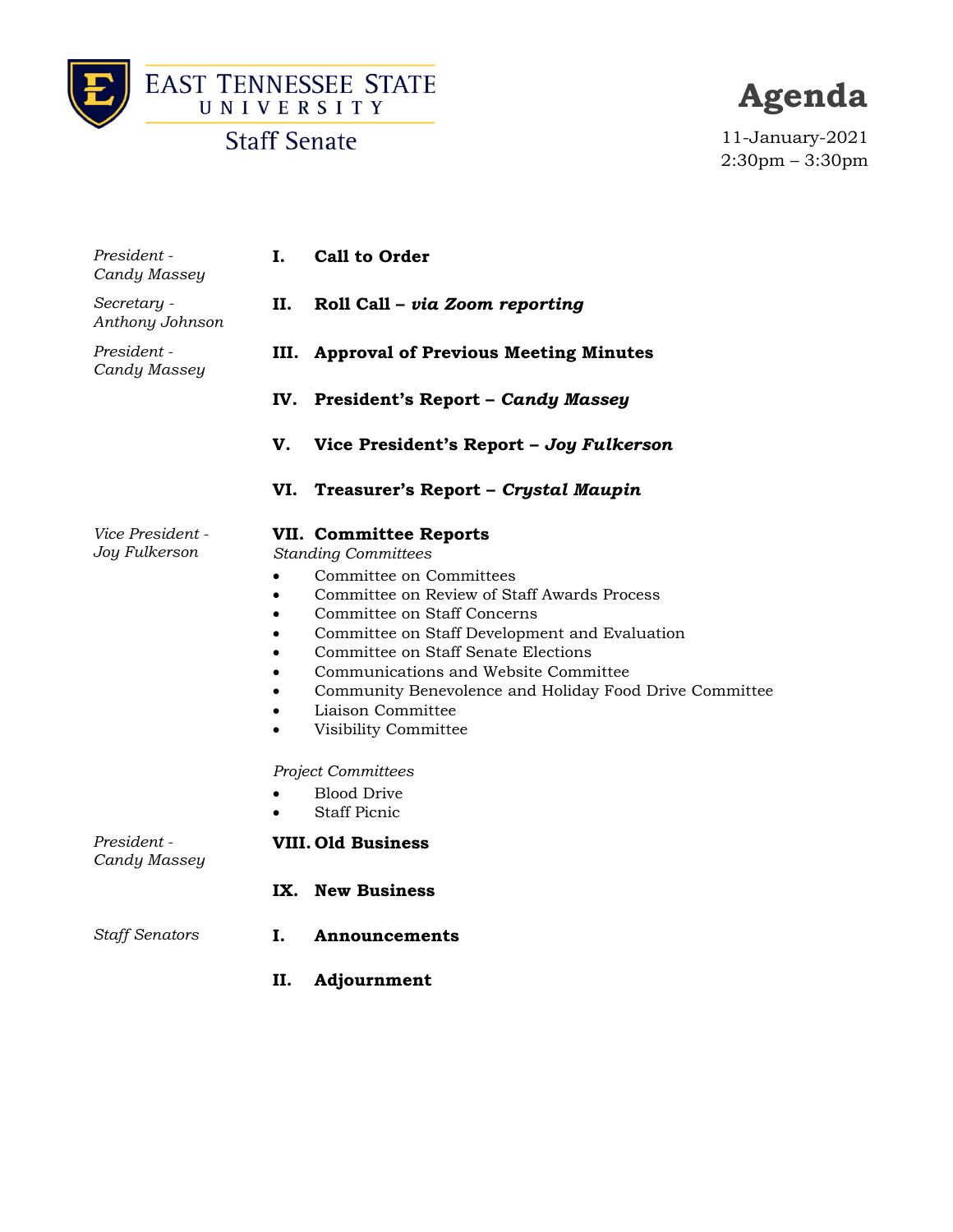



11-January-2021  $2:30 \text{pm} - 3:30 \text{pm}$ 

**Notes:**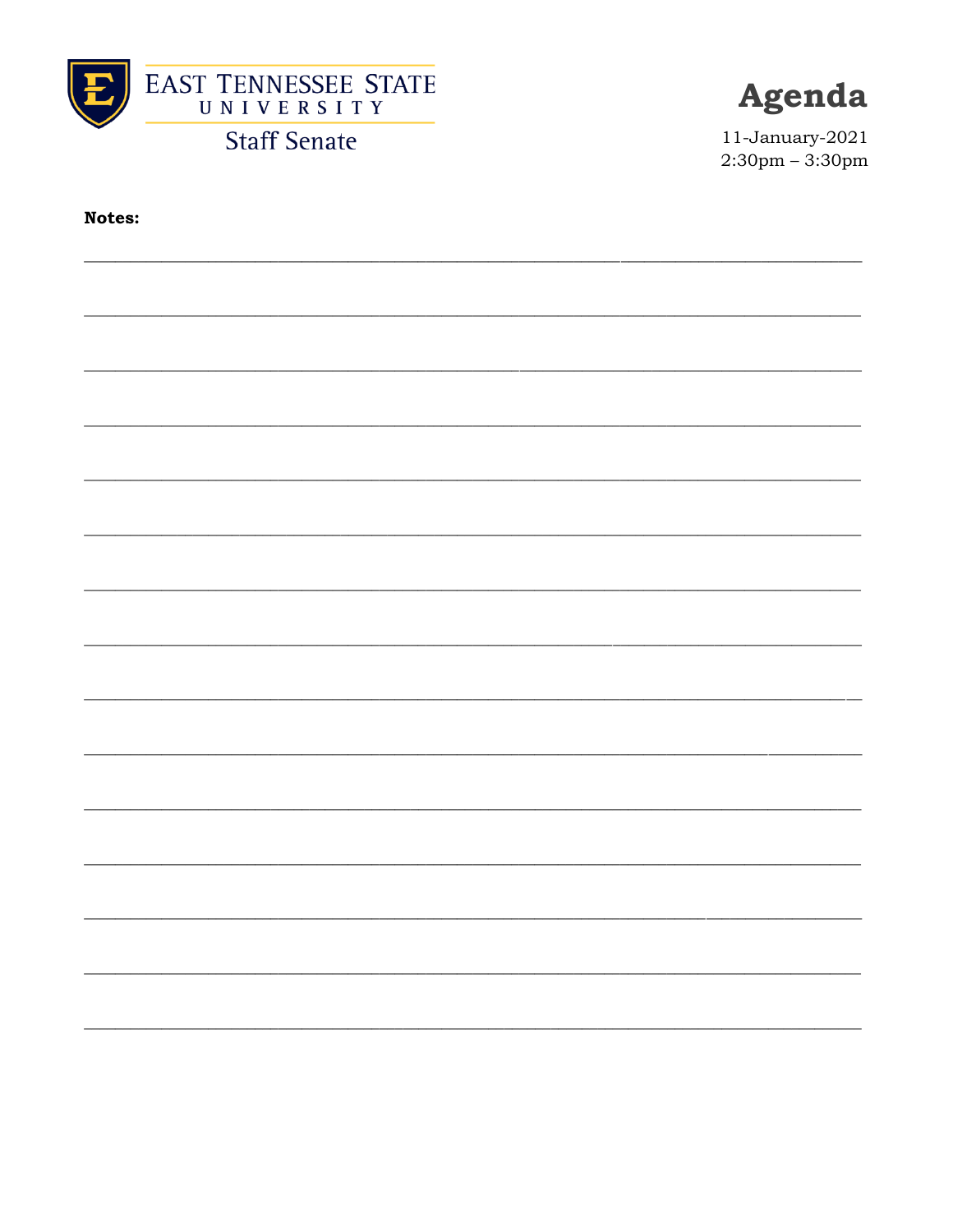



11-January-2021 2:30pm – 3:30pm

# **Staff Picnic Project Committee**

Chair: Crystal Maupin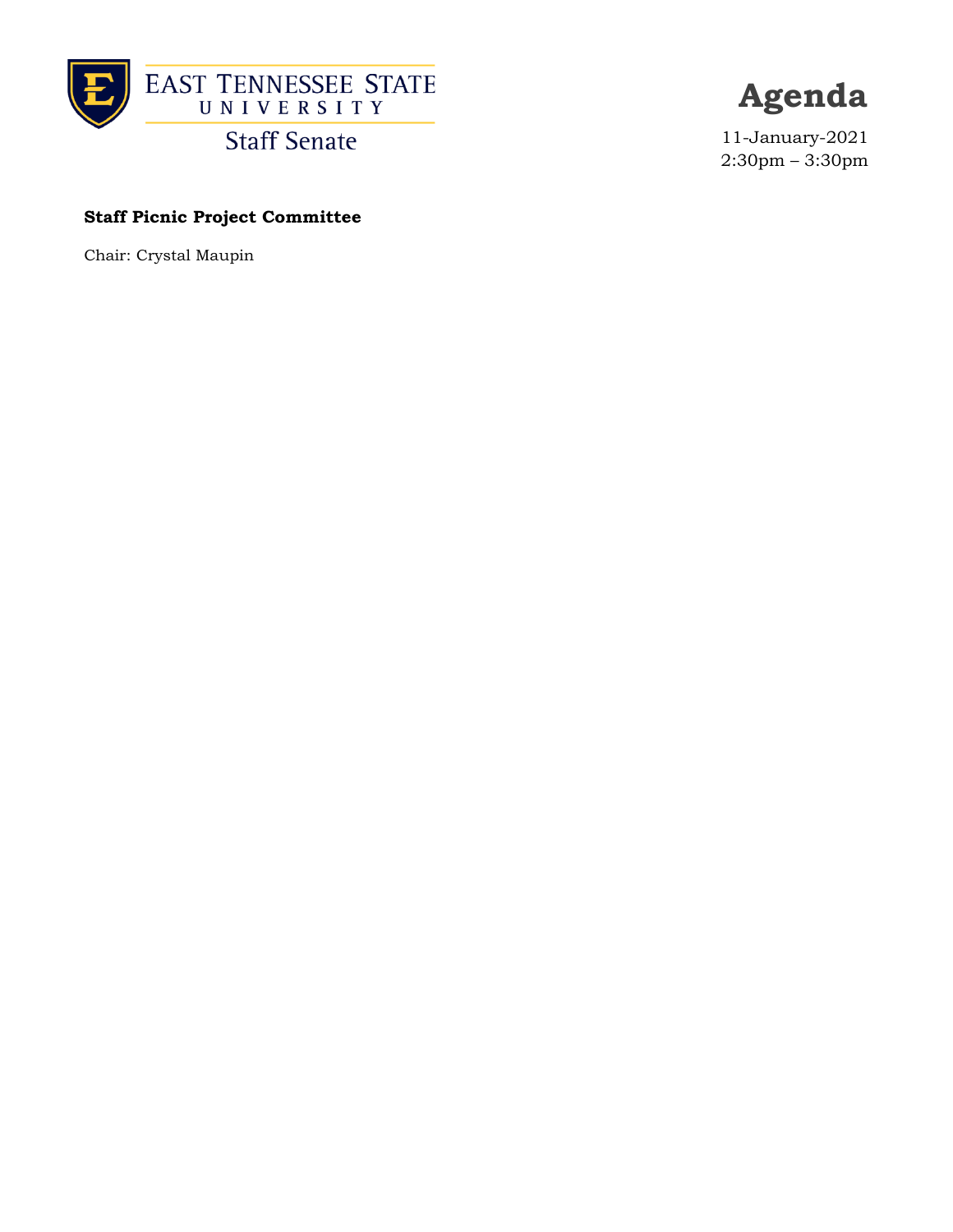



**Staff Senate** 

11-January-2021 2:30pm – 3:30pm

# **I. Call to Order**

President Massey called the meeting to order at 2:30pm via Zoom on Monday, 11- January-2021.

# **II. Guest Presenters**

# *III.* **Roll Call –** *via Zoom Reporting*

Members present: *Abdelnour, Yaritza; Bays, Gwen; Booher, Lisa; Canter, Vanessa Drew, Chasity; Early, OJ; Finney, David; Fulkerson, Joy; Horne, Kathi; Hooven, Suzy; King, Kimberlyn; Lowe, Trish; Johnson, Anthony; Ly-Worley, Barbi; Mann, Ronald; Marsh, Debbie; Massey, Candy; Maupin, Crystal; Mayberry, Jennifer; McCarty, Don; Metcalf, Cathy; Miller, Jessica; Miller, Kim; Moore, Skylar; Mowell, Amanda; Murphy, Stefanie; Roach, Evelyn; Roberson, Veronica; Robinson, David; Robinson, Hazel; Street, Tory; Thomas-Joseph, Liz; Thompson, Brian; Whittemore, Yvette*

Members absent with permission: G*reene, Cody; Redd, Emily; Talley, NaKeisha* Members absent: *Scalf, Christie* Guests present:

# **IV. Approval of Previous Meeting Minutes**

President Massey called for a motion to approve the minutes from the last meeting.

Motion: Senator D. Robinson to approve

Second: Senator Mann

Discussion:

Pass/Fail: All members present and eligible voted in favor. The motion *passed*. Abstentions:

# *V.* **President's Report –** *Candy Massey*

- 1. President Massey updated the Senate on the monthly meeting with Dr. Noland. There was a conflict with his schedule, and that meeting has been moved to 22- January-2020. The plan is to discuss a series of town hall events for the staff in order to help boost morale and increase transparency. Depending on submitted questions, other executives will be invited to speak.
- 2. Provost search committee is moving along. The next meeting will be 14- January-2021, and the goal is gain updates on numbers, market feedback, and process overview for the coming months.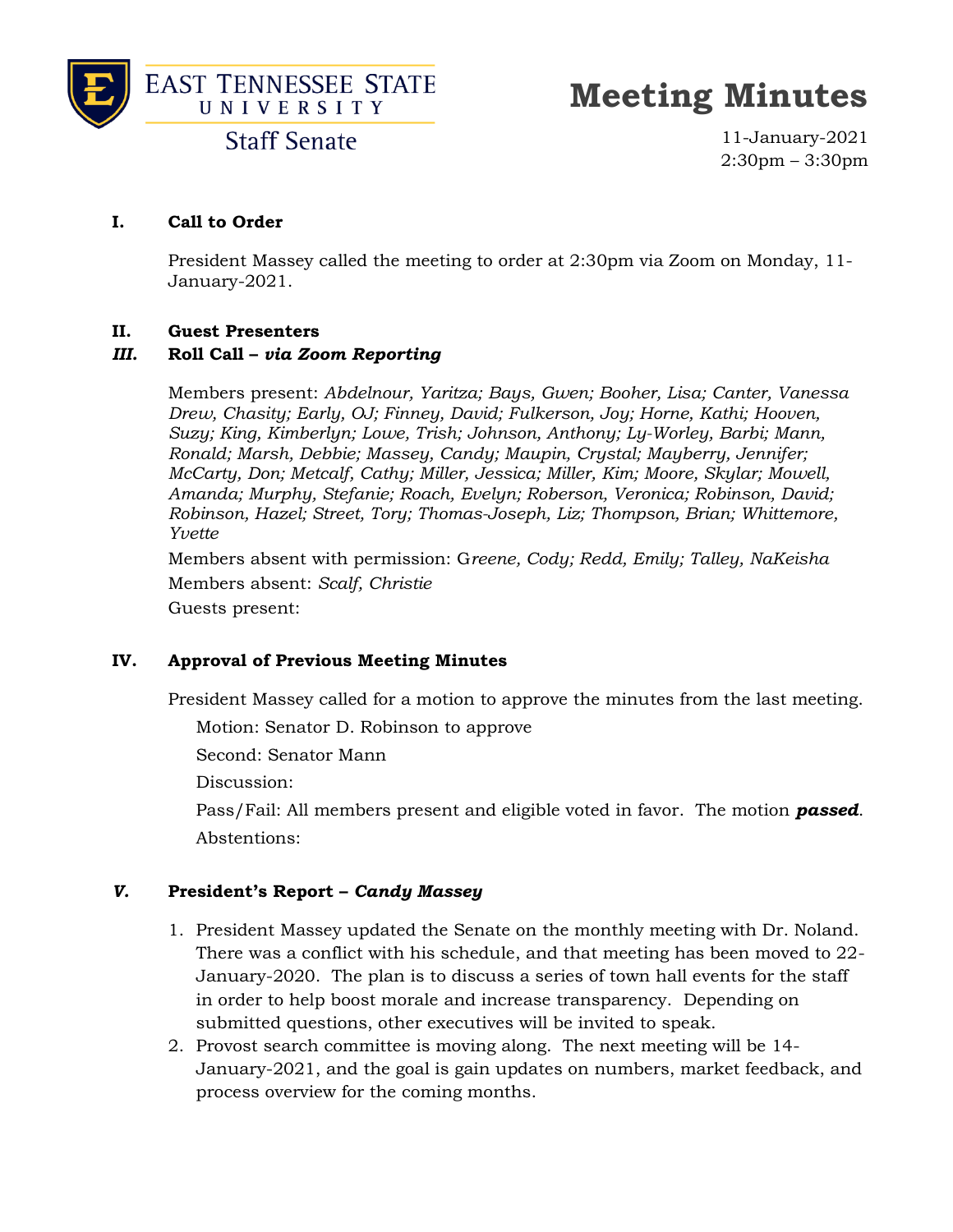

# **Meeting Minutes**

11-January-2021 2:30pm – 3:30pm

# *VI.* **Vice President's Report –** *Joy Fulkerson*

- 1. University Council meeting was cancelled for January
- 2. Leadership for SGA, Staff Senate, and Faculty Senate met and Faculty Senate is planning to take the lead on conversations with the University Registrar regarding the calendar approved by the board some time back. Wanting to get some insight into the process of setting the calendar and an understanding of who informs that process and group.
- 3. Scheduling a meeting in the coming weeks to start reviewing the Staff Senate bylaws and putting together a plan for recommendations.
- 4. Committee chairs should be looking for a meeting in the near future to discuss plans for the new year and processes forward for committee work.

# **VII. Treasurer's Report –** *Crystal Maupin*

- 1. Accounts balances
	- a. Main Account \$9,474.00
	- b. Community Benevolence Committee \$2,481.25
	- c. Holiday Drive \$2,627.58

# **VIII. Committee Reports**

*Standing Committees*

- Committee on Staff Concerns
- Staff Awards Committee

*Project Committees*

- Picnic Committee
- **IX. Old Business**
- **X. New Business**
- **XI. Announcements**
	- Update from the University Council, Sub Council for Governance *Lisa Booher*
		- 1. Committee met on 6-January, and worked out a draft timeline
		- 2. Chair Dr. Susan Epps is working to send out a survey to the various committees and committee chairs to review their charge(s) and the necessity of the committees
		- 3. The committee will meet again on 20-January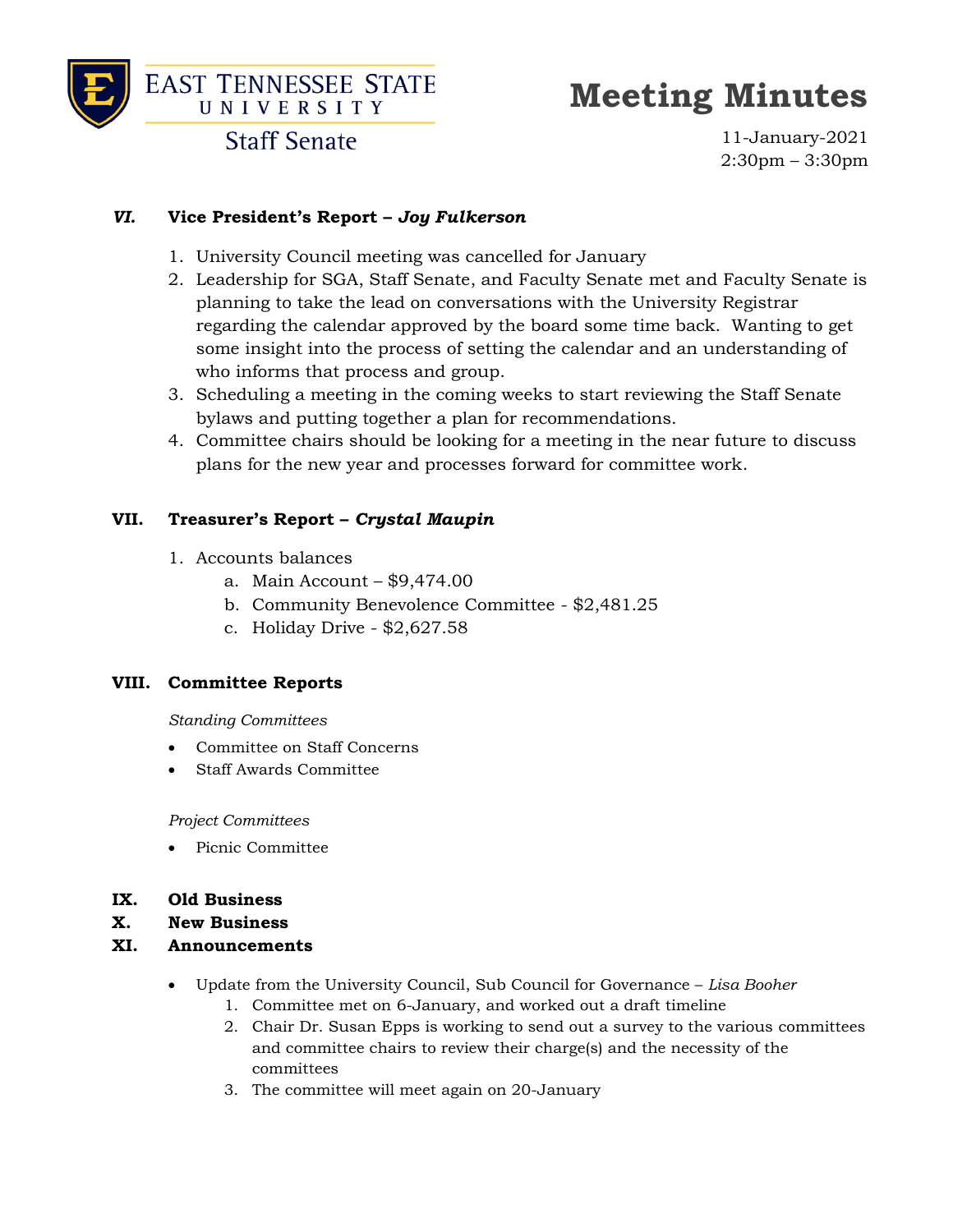

**Staff Senate** 

11-January-2021 2:30pm – 3:30pm

• The Senate will be participating in an escape room at the next Senate meeting. President Massey will be sending out an email to get names of those interested in participating.

#### **XII. Adjournment**

•

The meeting was adjourned at 3:12pm with a motion by Member-at-Large Booher, and a second from Senator Thompson.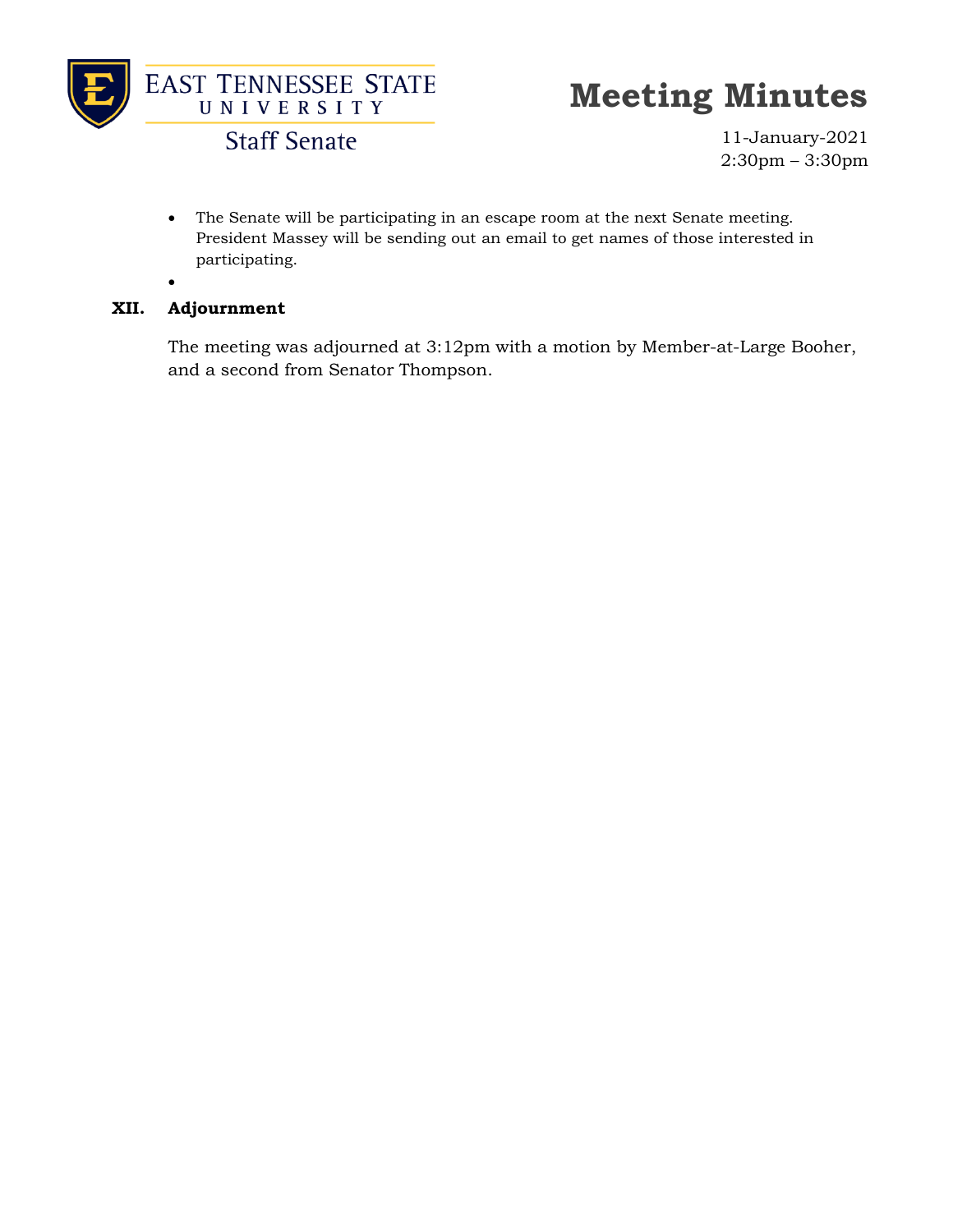

**Staff Senate** 

11-January-2021 2:30pm – 3:30pm

# **Committee on Staff Concerns**

Chair: Emily Redd

*Update from: Vice President Fulkerson*

1. The committee has a meeting coming up, and there is already a full agenda. More updates and details to come at the next Senate meeting.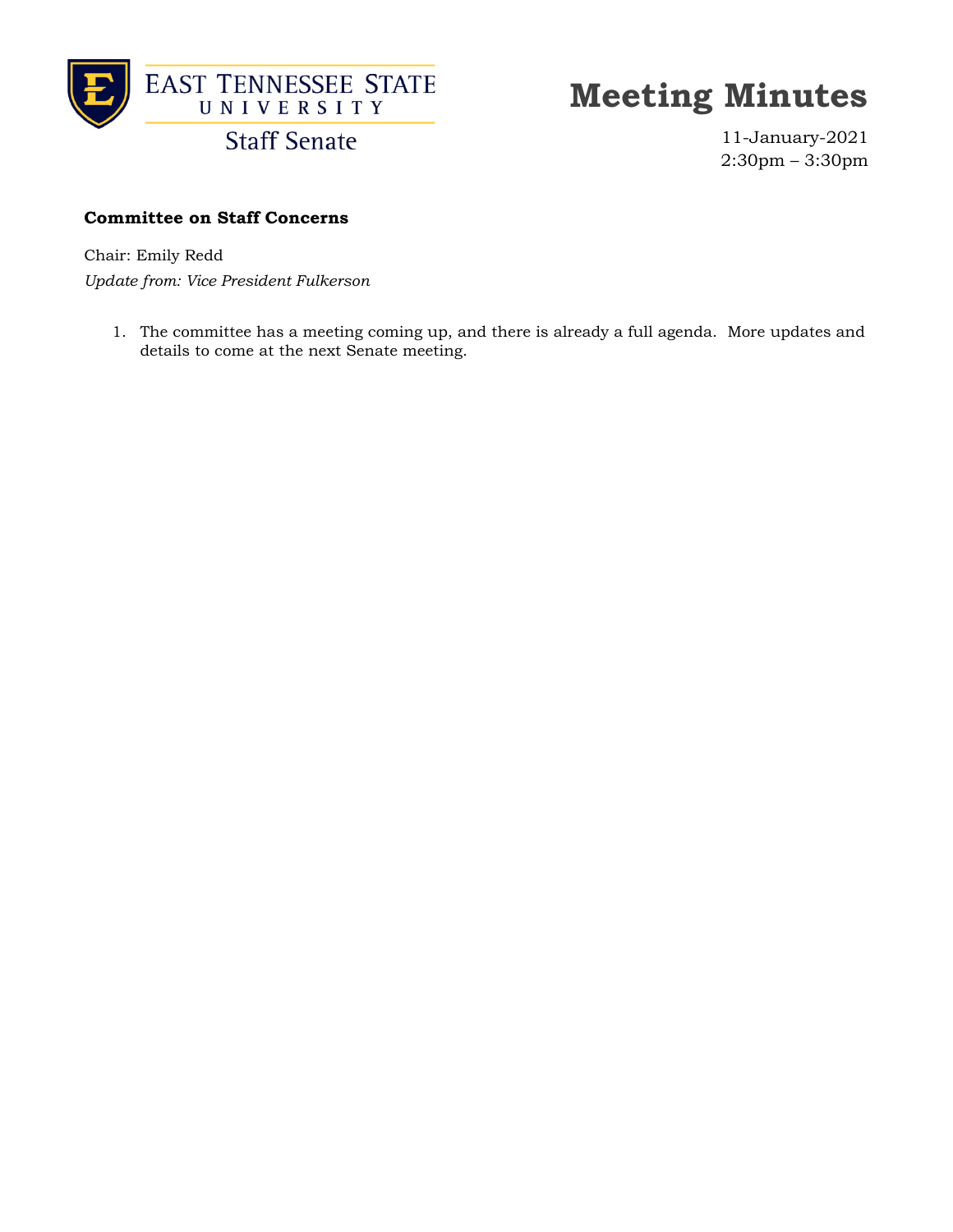

11-January-2021 2:30pm – 3:30pm

#### **Staff Awards Committee**

Chair: Tory Street

- 1. Committee was able to meet and brainstorm some ideas. The timeline is going to change a little bit so that Staff Awards and Staff Senate Awards don't overlap as they have in the past.
- 2. Working on some additional ideas and will be working to get those written up and presented at the next Senate meeting.